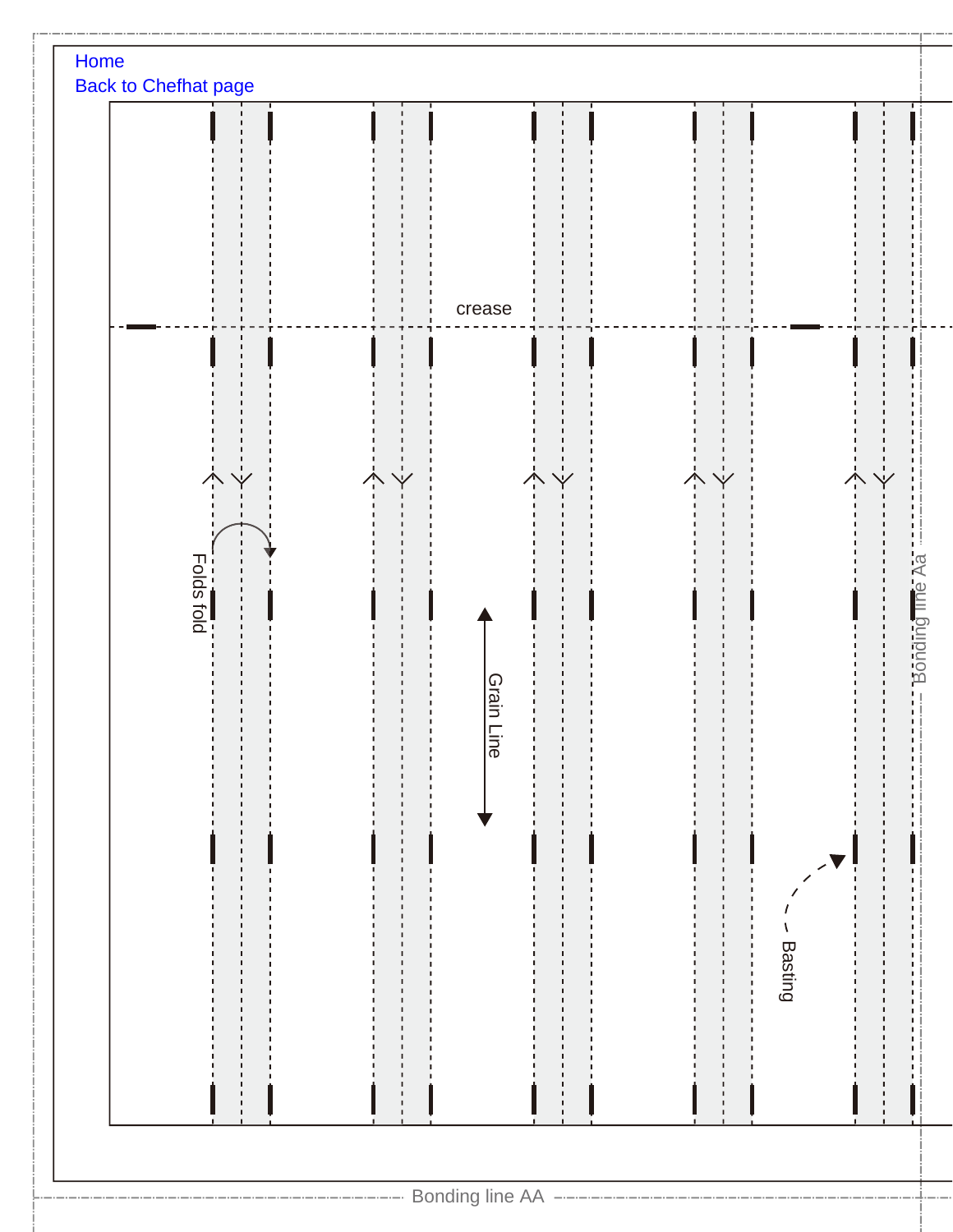| Bonding line Aa<br><i>size</i><br>63/4<br>$\geq 21.2$ in. | side<br>one sheet |
|-----------------------------------------------------------|-------------------|
|                                                           | Seam allowance 1/ |
|                                                           |                   |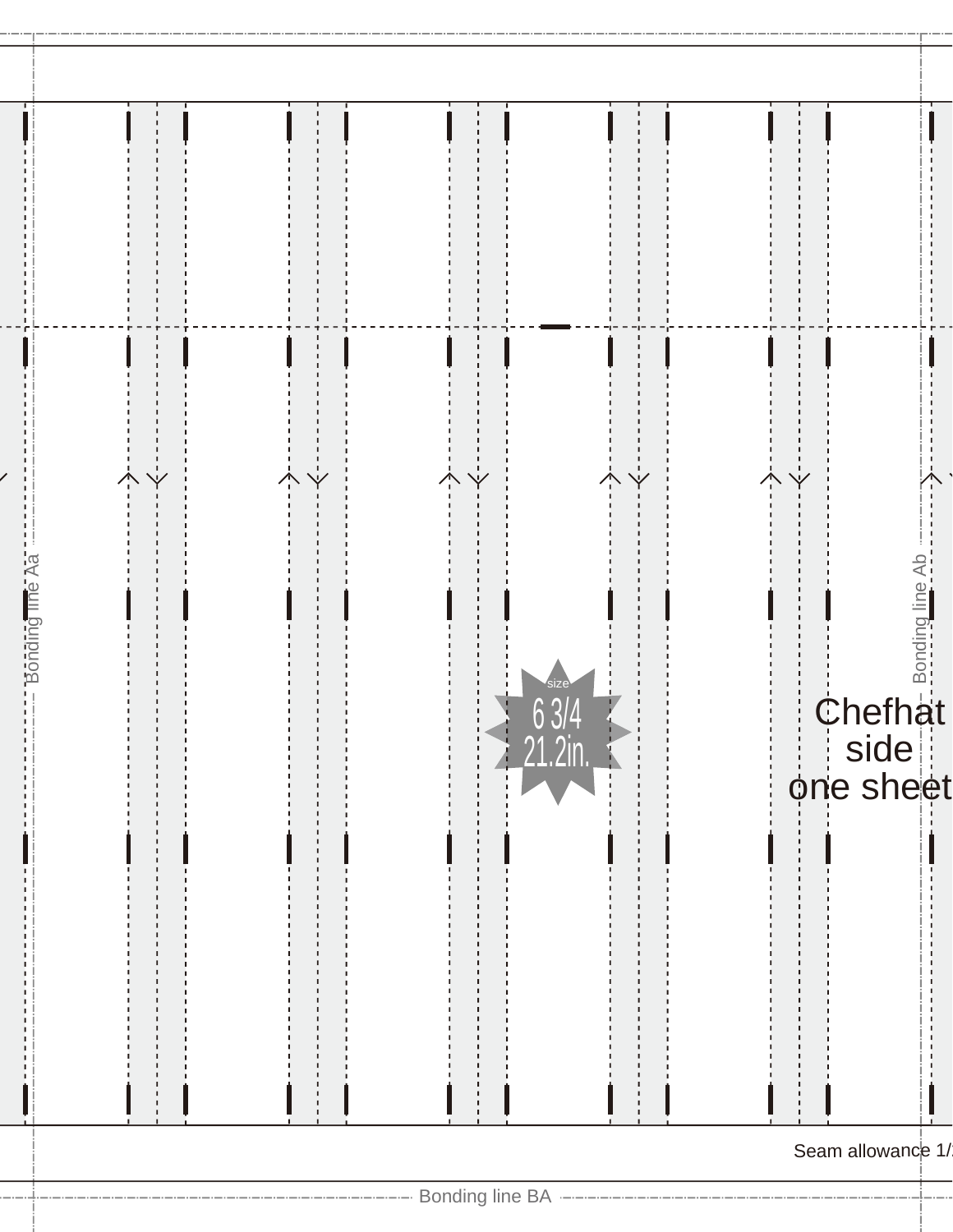| $\mathbf e$ | $\overline{\mathbf{y}}$<br>$\overline{\textbf{b}}$ $\overline{\textbf{b}}$ $\overline{\textbf{b}}$ $\overline{\textbf{b}}$ $\overline{\textbf{b}}$ $\overline{\textbf{b}}$ $\overline{\textbf{b}}$ $\overline{\textbf{b}}$ $\overline{\textbf{b}}$ $\overline{\textbf{b}}$ $\overline{\textbf{b}}$ $\overline{\textbf{b}}$ $\overline{\textbf{b}}$ $\overline{\textbf{b}}$ $\overline{\textbf{b}}$ $\overline{\textbf{b}}$ $\overline{\textbf{b}}$ $\overline{\textbf{b}}$ $\overline{\$<br>heet\$ |  |  | п | Y |  |  | ↑ | Bonding line Ac |  |
|-------------|----------------------------------------------------------------------------------------------------------------------------------------------------------------------------------------------------------------------------------------------------------------------------------------------------------------------------------------------------------------------------------------------------------------------------------------------------------------------------------------------------|--|--|---|---|--|--|---|-----------------|--|
|             | ance 1/2in.                                                                                                                                                                                                                                                                                                                                                                                                                                                                                        |  |  |   |   |  |  |   |                 |  |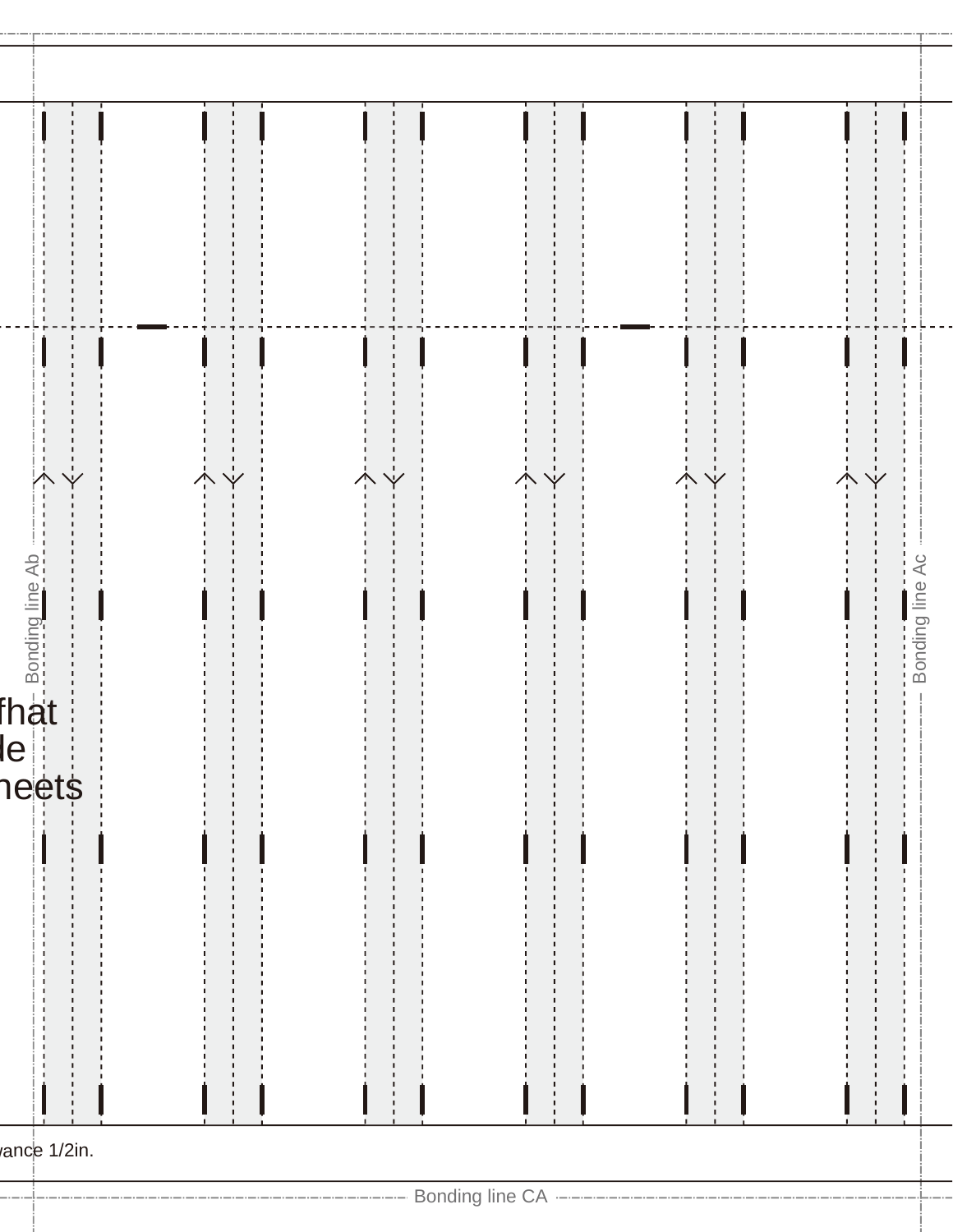|                 | ł<br>Y | ٠<br>٠<br>Y | $\mathbf{I}$                                                 | 1<br>ı                                                                              |
|-----------------|--------|-------------|--------------------------------------------------------------|-------------------------------------------------------------------------------------|
| Bonding line Ac |        | п           | $\mathbf{I}$<br>$\mathbf{I}$<br>$\mathbf{I}$<br>$\mathbf{I}$ | SITE http://dr-cos<br>MAIL info@dr-co;<br>Twitter https://wij<br>facebook.https://w |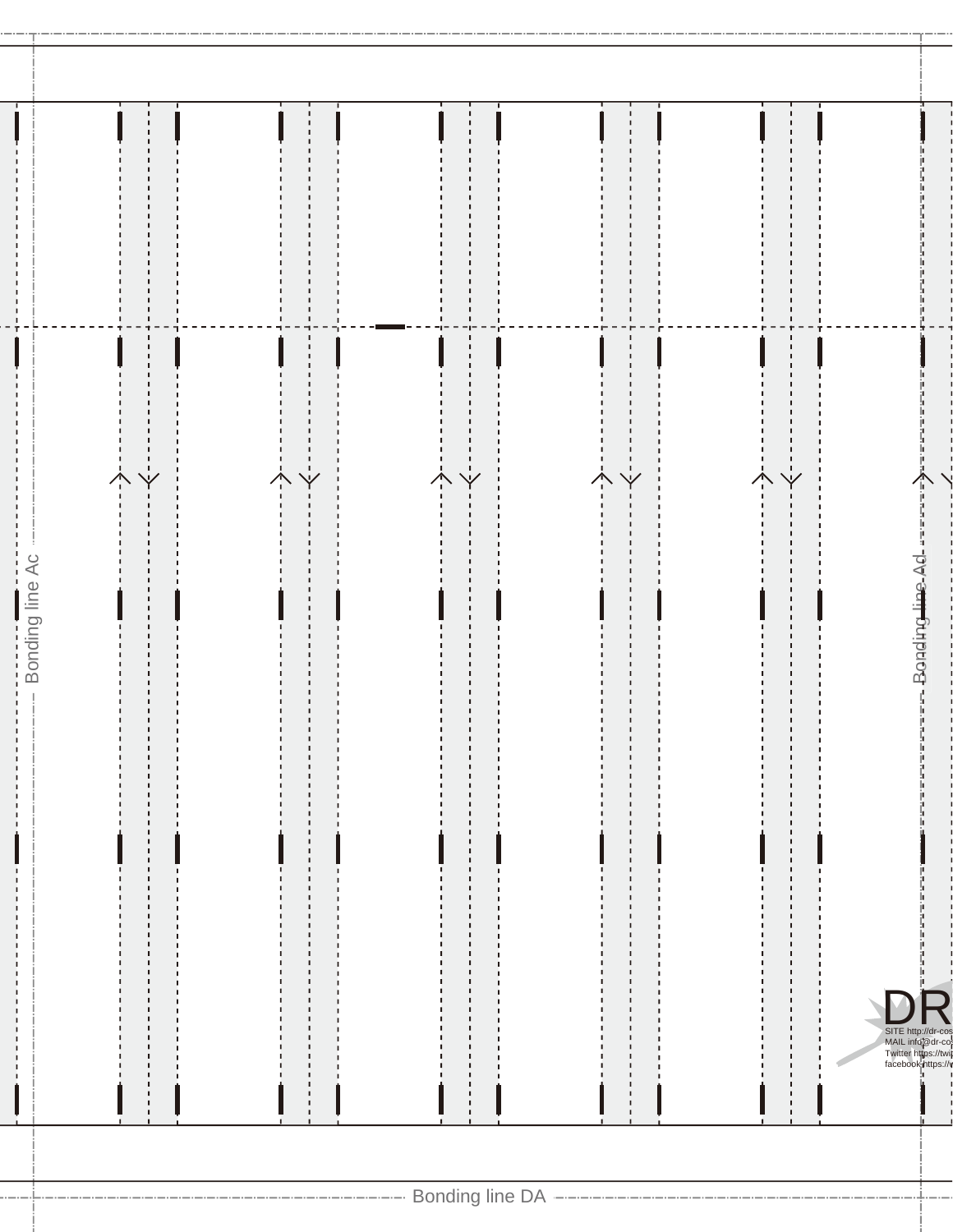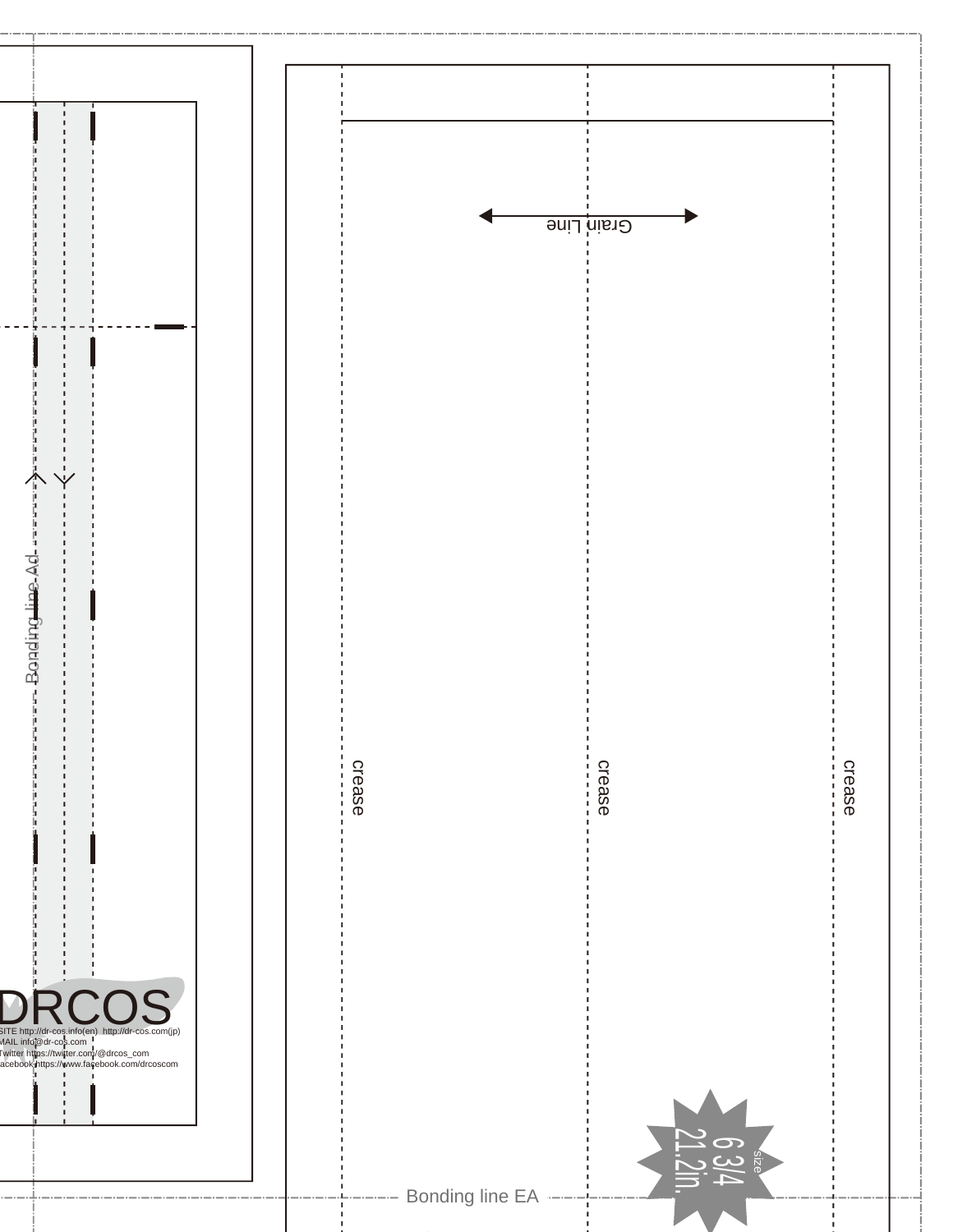|                 |                               | facebook https://www.faceb<br>MAIL info @dr-cos.d<br>Twitter https://twitte <mark>r</mark><br>com<br>©\moo.<br>o(en)                                                                                                                                                                                                                                                                              |
|-----------------|-------------------------------|---------------------------------------------------------------------------------------------------------------------------------------------------------------------------------------------------------------------------------------------------------------------------------------------------------------------------------------------------------------------------------------------------|
|                 |                               | How to make                                                                                                                                                                                                                                                                                                                                                                                       |
|                 |                               | in English. You know I'm<br>Sorry if I haven't made myself understood (well)<br>poor at English.                                                                                                                                                                                                                                                                                                  |
| Bonding line EA | Chefhat<br>brim<br>one sheets | S.Hold the "side" about the solution and searning the "side".<br>4.Fold it inward according to the "top" folding line of the "side" and shape it with an iron<br>2.fold all folding positions of the "side"<br>3.Sew the "side" and crush the seam allowance by iron<br>o. Sew the "side" while s<br>1. Sew the "prim" and shape them with an iron<br>andwiching in the "brim"<br>Bonding line EB |
|                 | Seam allowance 1/2in          |                                                                                                                                                                                                                                                                                                                                                                                                   |
|                 |                               |                                                                                                                                                                                                                                                                                                                                                                                                   |
|                 |                               | Bonding line Bd                                                                                                                                                                                                                                                                                                                                                                                   |